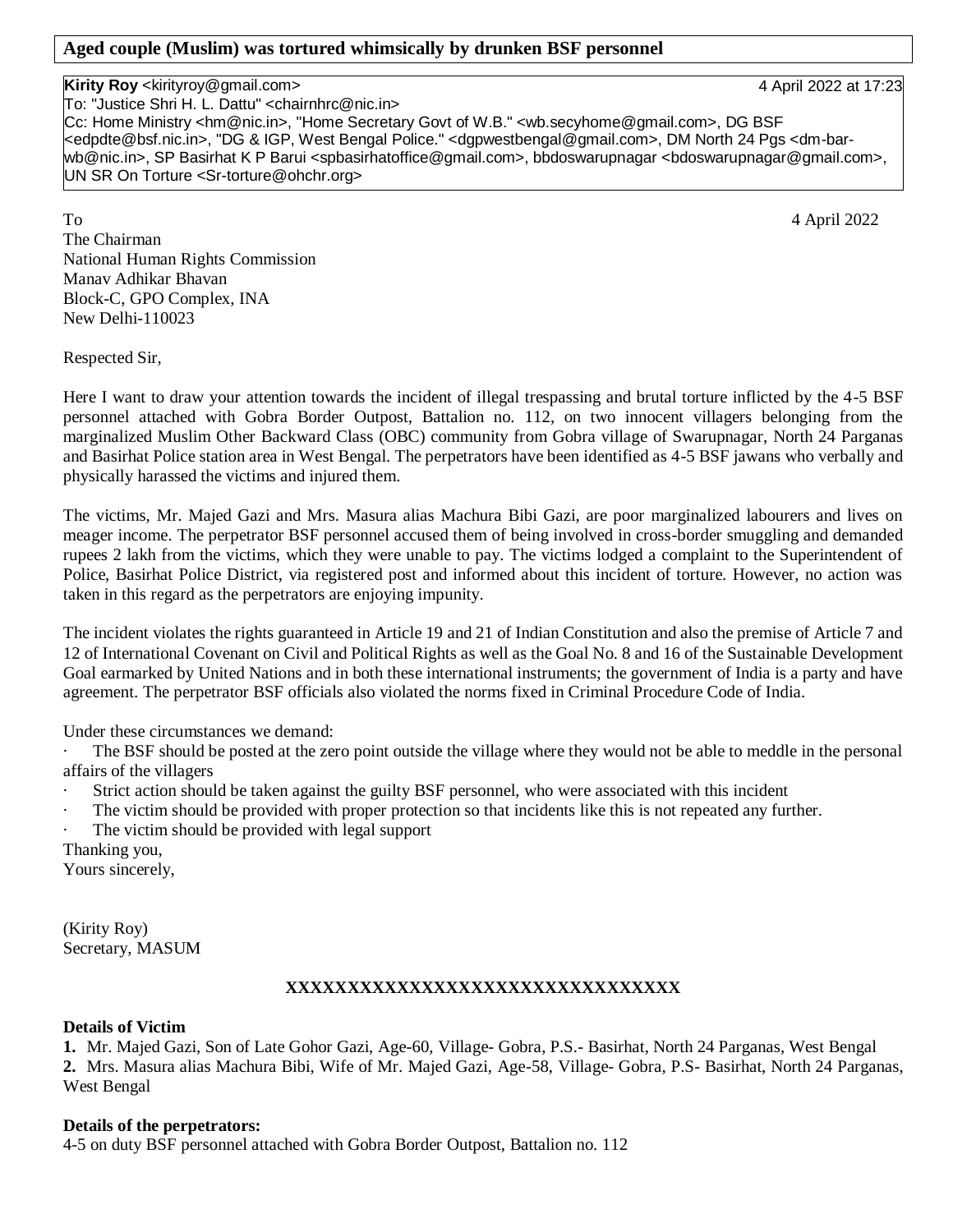#### **Details of the witnesses:**

1. Mr. Tarikul Mondal, Son of Lt. Ahidbox Mondal, Age-58, Village- Gobra, P.S- Basirhat, North 24 Parganas, West Bengal

- 2. Mr. Alfa Gazi, Son of Lt. Hazer Gazi, Age-65, Village- Gobra, P.S- Basirhat, North 24 Parganas, West Bengal
- 3. Mrs. Rokeya Bibi, wife of Mehrul Gazi, Age-45, Village- Gobra, P.S- Basirhat, North 24 Parganas, West Bengal

**Date, time and place of the incident-** 12.03.2022 midnight at around 2.00 am at the house of Mr. Majed Gazi in Gobra village.

**Details of the incident:** On 12.03.2022, the day of the incident, a 'Jalsa' (religious gathering) was held at Gobindapur, Jorapukur. The Jalsa started on 11.03.2022 at around 9 pm and continued till midnight of 12.03.2022. Mrs. Masura alias Machura Gazi, along with other people from her village went to visit the 'Jalsa'. Masura alias Machura Gazi returned from the 'Jalsa' at around 1:30 am to her house. Majed Gazi, who was in the house turned the lights on as she returned. Soon about 4 to 5 BSF personnel associated with 112 battalion of Gobindapur BOP, arrived at their house and started asking questions. They illegally trespassed their home at the wee hours of the night and started abusing them using slur words. After that the BSF accused Mrs. Gazi that her husband is involved with illegal trade. After creating a ruckus, the BSF personnel went away. They arrived again after about half an hour in a BSF patrolling car. This time again they started another round of verbal abuse. Although the neighbors heard and were aware of what was happening, they could not dare to step out of their houses out of fear of the BSF. The BSF came in a group of 4-5 people and some of them were in a drunken state. They forcefully went inside the house of the victims and conducted a search. No female personnel were present with them during both of their visits. They physically harassed Masura alias Machura Gazi by pulling her hands in a sexually explicit way.

After this, they forcefully took away Mr. Majed Gazi in their patrolling car to a mango orchard half kilometer away from his house and started physically torturing him. There they demanded a ransom of rupees 2 lakh from the victim threatening to implicate him under false charges of being associated with drug trade if he couldn't give them the amount. When Mr. Gazi said that he was a poor land laborer with a meager amount of income that would not allow him to pay the ransom, the BSF started beating him with sticks and then asked him to leave. There are witnesses to this incident all of who have been too scared to raise their voice against the BSF. Despite lodging a complaint to the Superintendent of Police, no action has yet been taken on the perpetrators.

 $To$ Programme Against Custodial Torture & Impunity The SP **INCSE** Basirhat police Distict. Supported by agraph of the com United Nations Voluntary Fund For Victims of Torture **IINVFVTY** and any three four wing and To provide medical, psychological and legal support to the victim of torture Gen-leus-c'élit-Seussie d'a-viens-reg 17845 - GIRCEBQ-WEEDS 37 AM Complementary anana Janto Compasi 22/06/202201965 Date: 16/03/22 Ref No.  $chura Bibi(Ga21)$ Dr. Anasuyak Ray, M.D. (MEDICINE)<br>Regn. No. 73813 (WBMC)  $Mae$ <br> $68.$ <br>Address: Name:<br>Age: BP 732 super and there I want and the course  $\mathcal{H}_{\mathcal{C}}$ के पुर कर कर महाराज के बाद में किया है - T. ULTRACES I tob. BDPC gp या उन्हिर विष्ठ मिला सुरु हु प्राप्त इस्लिम अर्क- (अय p 3day univ. 48301-2377, Steiner-GG328 9725AV, GAANG até Grun one Superior Salah dan (Py afoul) samp **bodyacter** CUT. RABALKEN DSR ALBE The rile - Bis over the word Gram of Gra Tag Tag Tang 2 Ang 2 10 llat oppe smell. GIVER THE COLLECTION OF THE GATES - T. CILAPAN PLUSLIO 1 tzl Torriva te of the open come loss and allege ODAS po much de plaste els une sur que l'els texte de BSF TT ZATO THE GOOD BOOT STAMPS TTATA ION Rivine Sos i elso obso que eque esplana अख्यू BSF द्वारा क्षिप्त अहिमा रकार्यानी ne- +91-33-26220843/45, Fax- +91-33-2622 40-A Barobagan Lane, Serampore, Hooghly-712203 West Bengal 0843. E-mail- masumindia@gmail.com, Web- www.masum.org.in